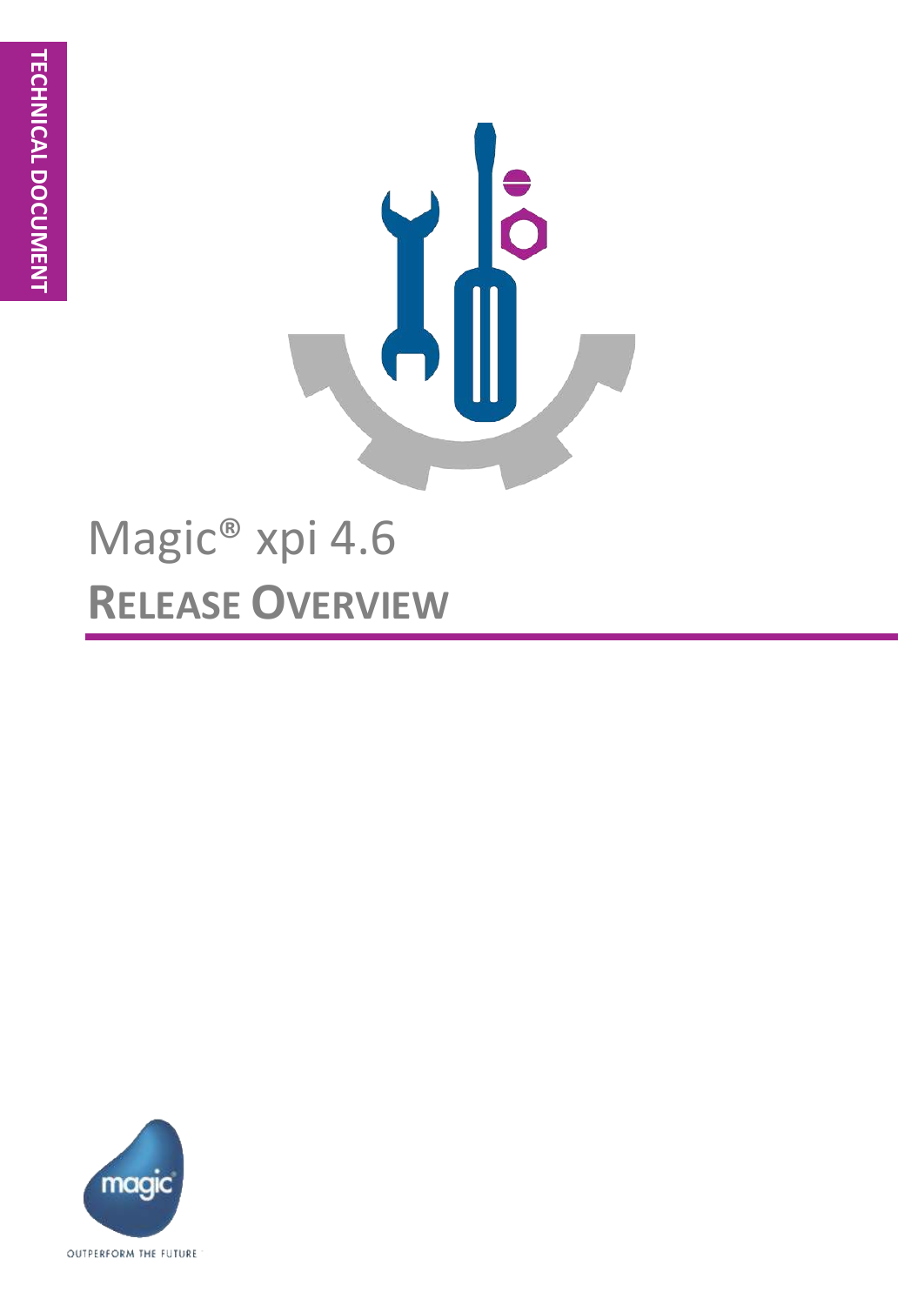## **Contents**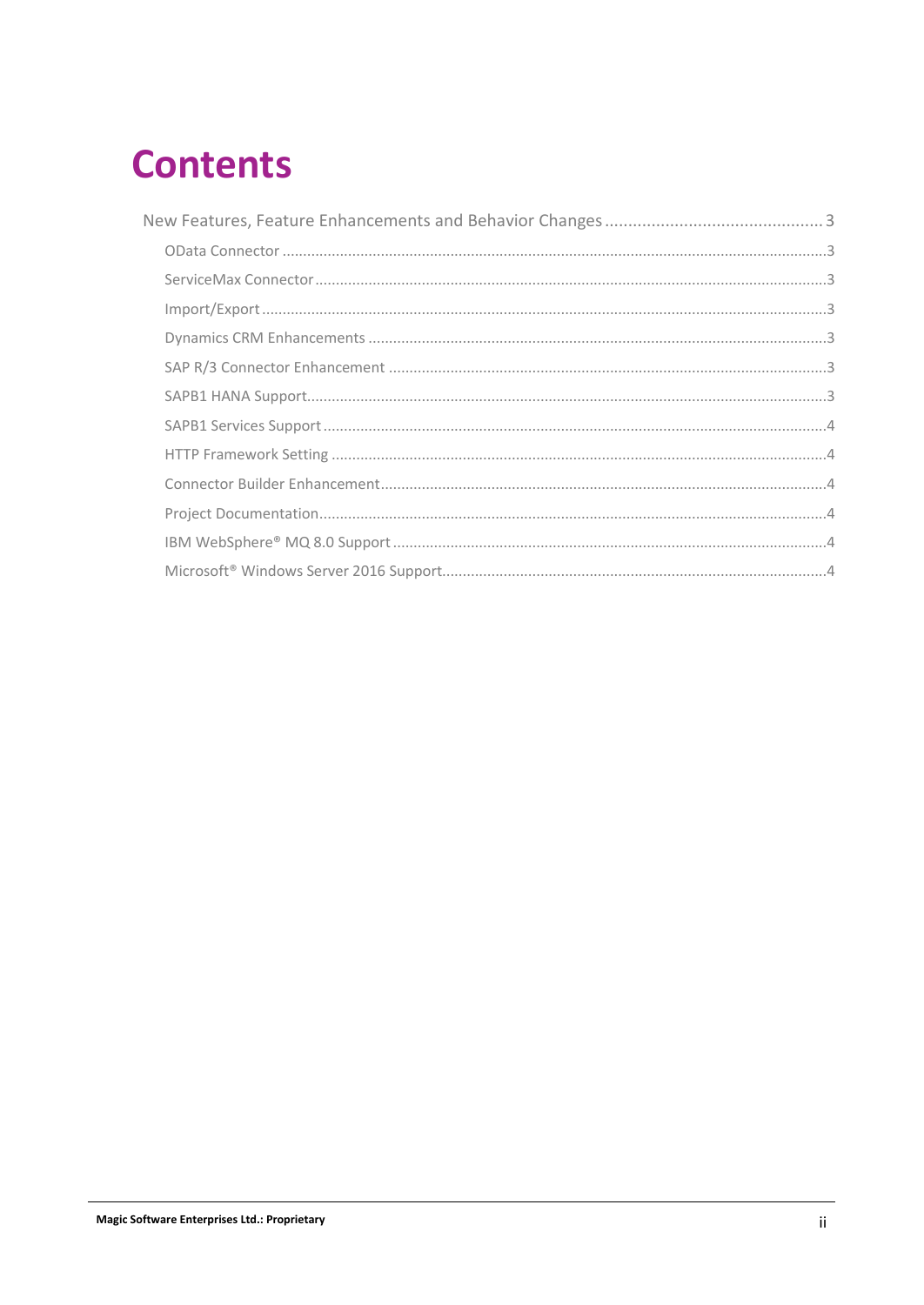## **New Features, Feature Enhancements and Behavior Changes**

## OData Connector

The OData connector enables you to consume OData V4 services. The OData connector offers the following:

- Use of the OData service metadata to automatically generate structures for Magic xpi.
- Support of all CRUD operations including patch.
- A query builder to build complex queries while still allowing you to manually enter and modify queries.
- $\blacksquare$  The ability to add any HTTP headers to the requests.

#### ServiceMax Connector

The ServiceMax connector provides you with connectivity to the ServiceMax field service application.

### Import/Export

Magic xpi now has Import/Export functionality, providing a convenient way to easily save or load project objects.

You can also import resources and services that you previously created and saved in other projects.

#### Dynamics CRM Enhancements

The Dynamics CRM connector now supports the **Upsert** operation. The connector also has a new method interface that supports Querying by FetchXML.

Since 4.6, by default, both the on-premise and on-demand implementations are .NET-based. This means that any new functionality, such as the Upsert operation, which was added since 4.6, will only work during Runtime on Windows operating systems. Before 4.6, the on-premise implementation was .NET-based and the on-demand implementation was Java-based. If you want the previous behavior, where the online implementation was Java-based, change the value of the new **DCRMOnlineSDK** flag to **N**.

### SAP R/3 Connector Enhancement

The SAP R/3 connector now uses JCO 3.0.15.

#### SAPB1 HANA Support

Magic xpi now supports SAP B1 based on the SAP HANA database.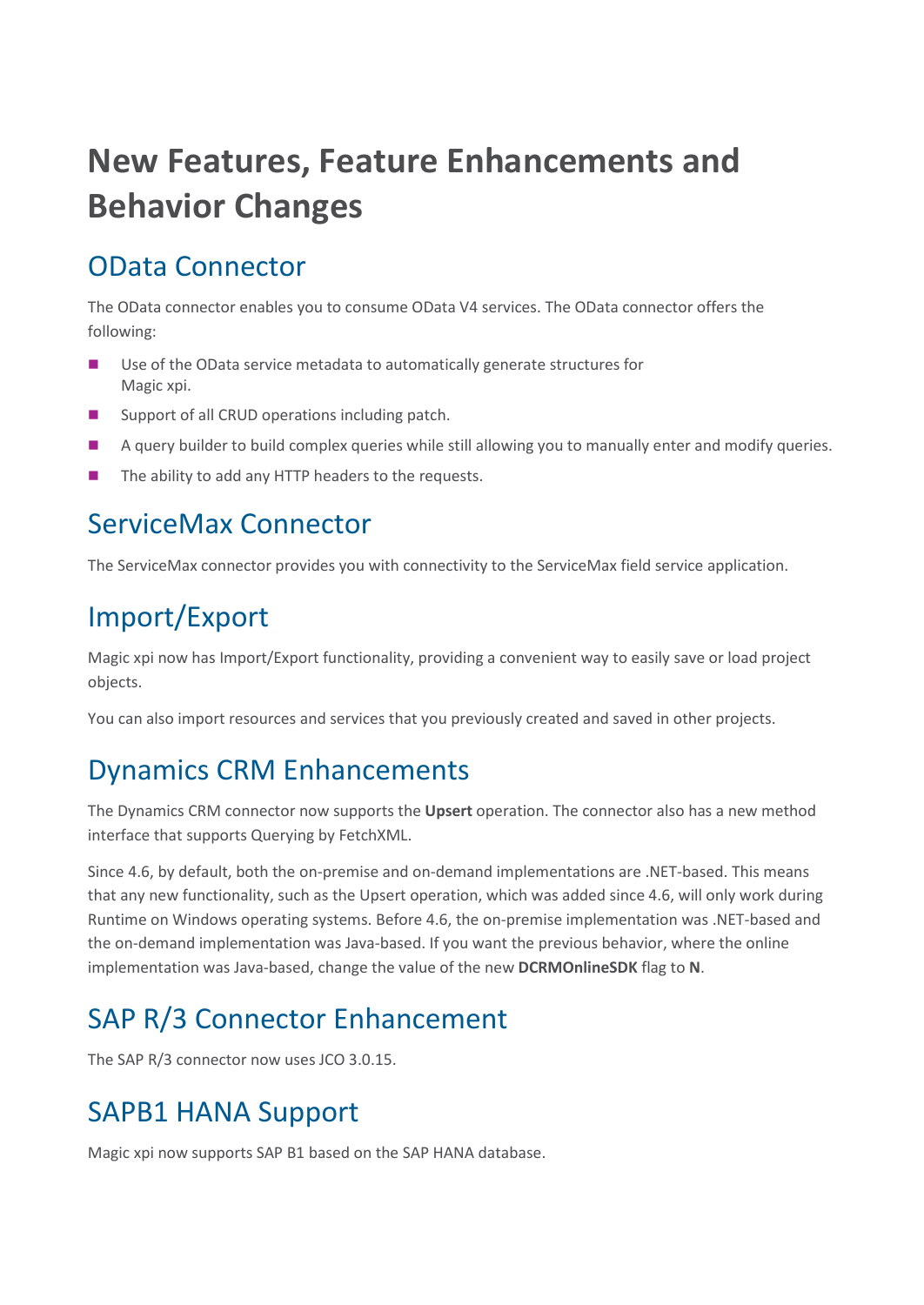## SAPB1 Services Support

Magic xpi now supports selected the SAP Business One **Messages** service.

## HTTP Framework Setting

The **Magic.ini** file's **[MAGIC\_ENV]** section now contains the HTTP Framework global environment setting, which specifies the underlying HTTP library to be used for the HTTP component. This change was done to support TLS1.2 for the HTTP functionality.

## Connector Builder Enhancement

The Connector Builder now has an Endpoint trigger invocation type, which runs outside of the Magic xpi engine.

## Project Documentation

Magic xpi can now generate detailed printable reports of your projects.

## IBM WebSphere® MQ 8.0 Support

Magic xpi was tested and is compatible to work with the IBM WebSphere® 8.0 client/server.

## Microsoft® Windows Server 2016 Support

Magic xpi was tested and is compatible to work with Microsoft® Windows Server 2016.